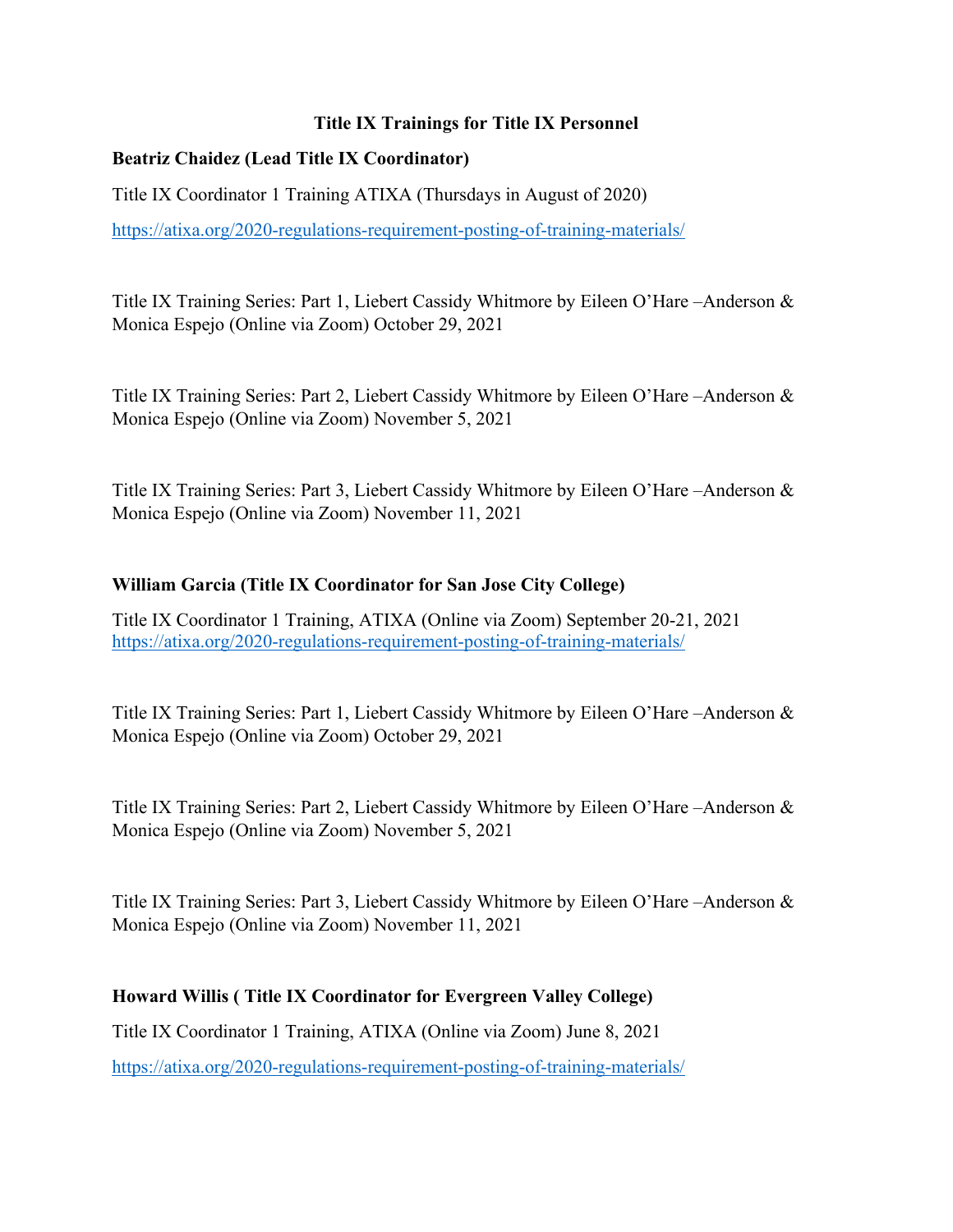Title IX Training Series: Part 1, Liebert Cassidy Whitmore by Eileen O'Hare –Anderson & Monica Espejo (Online via Zoom) October 29, 2021

Title IX Training Series: Part 2, Liebert Cassidy Whitmore by Eileen O'Hare –Anderson & Monica Espejo (Online via Zoom) November 5, 2021

Title IX Training Series: Part 3, Liebert Cassidy Whitmore by Eileen O'Hare –Anderson & Monica Espejo (Online via Zoom) November 11, 2021

**Michael Mooney** (Milpitas- Deputy Title IX Coordinator for Milpitas Site location)

Title IX Training Series: Part 1, Liebert Cassidy Whitmore by Eileen O'Hare –Anderson & Monica Espejo (Online via Zoom) October 29, 2021

Title IX Training Series: Part 2, Liebert Cassidy Whitmore by Eileen O'Hare –Anderson & Monica Espejo (Online via Zoom) November 5, 2021

Title IX Coordinator and Administrator Training & Certification Course –October 6-8, 2018, Philadelphia, PA

K-12 Title IX Coordinator One Training- August 2 & 3, 2021, Online (Zoom)

K-12 Title IX Coordinator Training Advanced- August 5 & 6, 2021, Online (Zoom)

https://atixa.org/2020-regulations-requirement-posting-of-training-materials/

# **Blake Balajadia (Deputy Title IX Coordinator for SJCC and Investigator)**

Title IX Coordinator 1 Training, ATIXA (Online via Zoom) September 20-21, 2021 https://atixa.org/2020-regulations-requirement-posting-of-training-materials/

Title IX Coordinator and Administrator Training & Certification Course - June 13-16, 2016, Denver, CO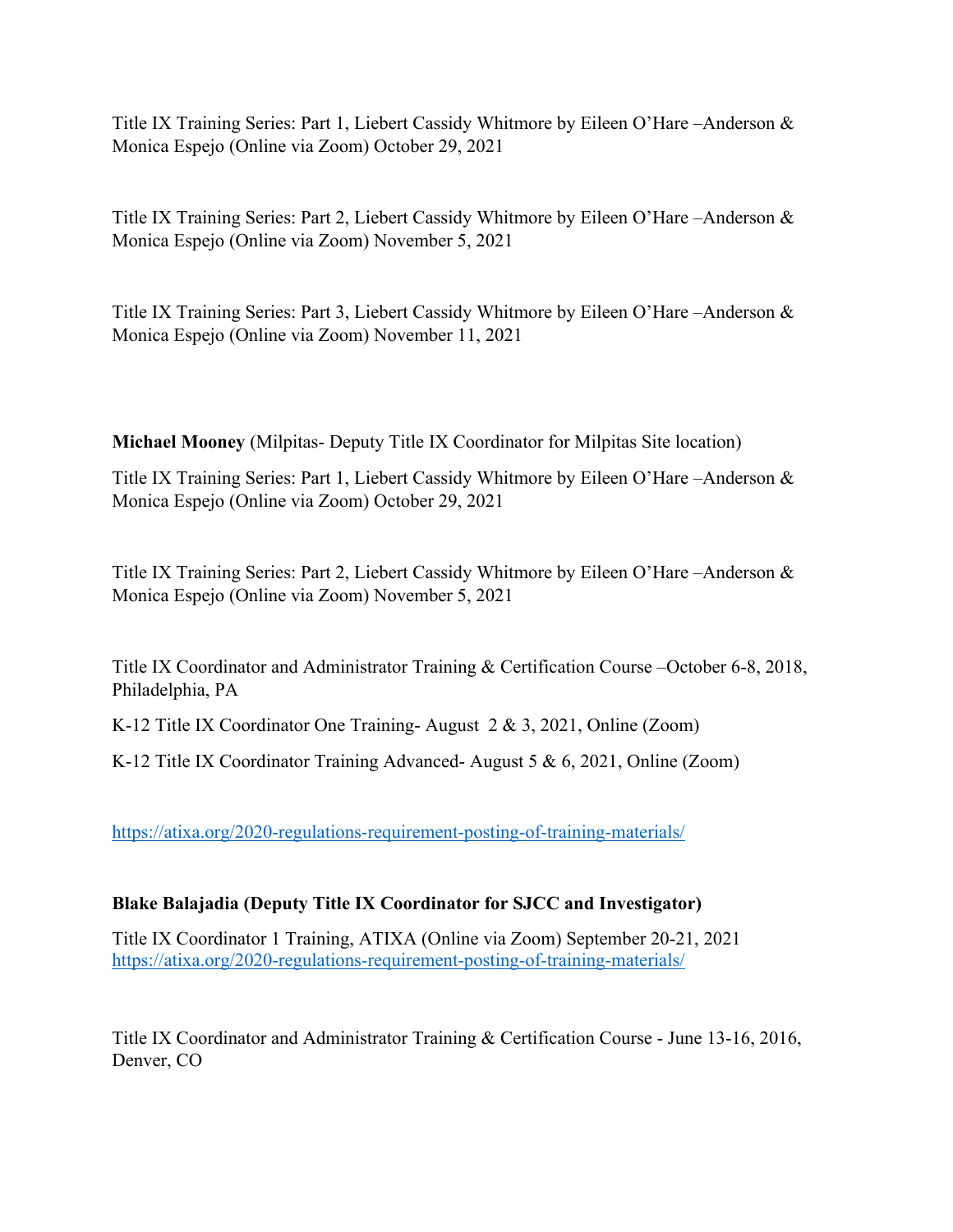Civil Rights Investigator Level Three Sexual Harassment Certification and Training Course - September 24th & 25th, 2018, San Jose CA

ATIXA IX and Wine - Friday, April 17, 2020, Zoom Student Title IX Training - The Struggles with Creating Effective Educational Programs with Today's Students.

ATIXA IX and Wine - Friday, April 24, 2020, Zoom Taking Off-Campus Jurisdiction Over Online and Off-Campus Student Misconduct During the Pandemic

ATIXA IX and Wine - Friday, May 8, 2020, Zoom How Do We Minimize the Chilling Effect on Reporting of Sexual Misconduct the New 2020 Title IX Regulations Are Likely to Have?

Title IX Training Series: Part 1, Liebert Cassidy Whitmore by Eileen O'Hare –Anderson & Monica Espejo (Online via Zoom) October 29, 2021

Title IX Training Series: Part 2, Liebert Cassidy Whitmore by Eileen O'Hare –Anderson & Monica Espejo (Online via Zoom) November 5, 2021

Title IX Training Series: Part 3, Liebert Cassidy Whitmore by Eileen O'Hare –Anderson & Monica Espejo (Online via Zoom) November 11, 2021

#### **Raniyah Johnson (Deputy Title IX Coordinator for EVC and Investigator)**

Title IX Training Series: Part 1, Liebert Cassidy Whitmore by Eileen O'Hare –Anderson & Monica Espejo (Online via Zoom) October 29, 2021

Title IX Training Series: Part 2, Liebert Cassidy Whitmore by Eileen O'Hare –Anderson & Monica Espejo (Online via Zoom) November 5, 2021

ATIXA Trainings: Civil Rights Investigator Certification Course- Level 2 (June 20-21, 2016) Level 1 Title IX Coordinator Certification Training June 5-June 8, 2017 Civil Rights Investigator- Level 3 (September 24 & 25, 2018) Level 2 Title IX Coordinator Certification (October 1-2, 2020) Registered to attend: Violence Risk Assessment for Title IX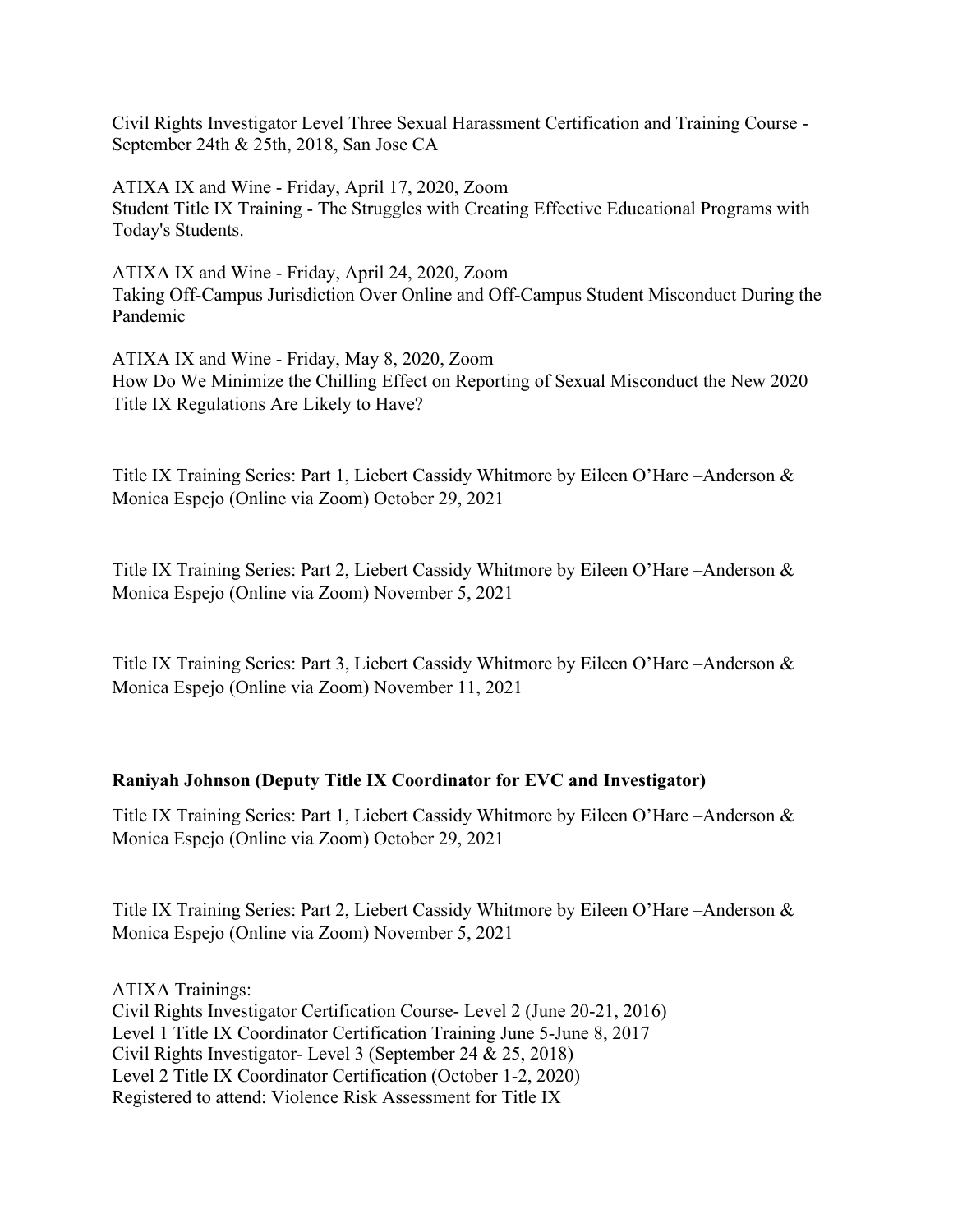(November 5, 2020)

https://atixa.org/2020-regulations-requirement-posting-of-training-materials/

Conferences Attended: ATIXA West Coast Annual Conference- October 2019 ATIXA Annual Conference- October 2018

# **Lisa Owen (Title IX Investigator)**

Title IX Training Series: Part 1, Liebert Cassidy Whitmore by Eileen O'Hare –Anderson & Monica Espejo (Online via Zoom) October 29, 2021

Title IX Training Series: Part 2, Liebert Cassidy Whitmore by Eileen O'Hare –Anderson & Monica Espejo (Online via Zoom) November 5, 2021

Title IX Training Series: Part 3, Liebert Cassidy Whitmore by Eileen O'Hare –Anderson & Monica Espejo (Online via Zoom) November 11, 2021

Trainings regarding New Title IX regulations via Zoom: May, 11, 2020 ATIXA New Regulations webinar May 11, 2020 ATIXA Zoom Live meeting  $\overline{O}$  & A New Regulations May 13, 2020 LCW New Regulations (10am-11:30am) May 18, 2020 ATIXA New Title IX Regulations Q & A Part 1 May 22, 2020 ATIXA Sanctions for New Title IX Regulations June 5, 2020 ATIXA Informal Resolutions Under New Regulations June 10, 2020 LCW New Title IX Regulations June 17, 2020 AALRR Title IX New Regulations & What Higher Education Institutions Must Know before August 14, 2020 presented by Eve Fichtner & Stephen McLoughlin of Atkinson, Andelson, Loya, Rudd & Romo July 24, 2020 ATIXA Managing & Training Advisors for New Regulations August 21, 2020 ATIXA Title IX OPEN Responses October 15-16, 2020 ATIXA 2020 Regulations Implementation Training

ATIXA Civil Rights Investigator Training prior to new Title IX regulations Level One: January 14 & 15, 2016 at University of San Francisco